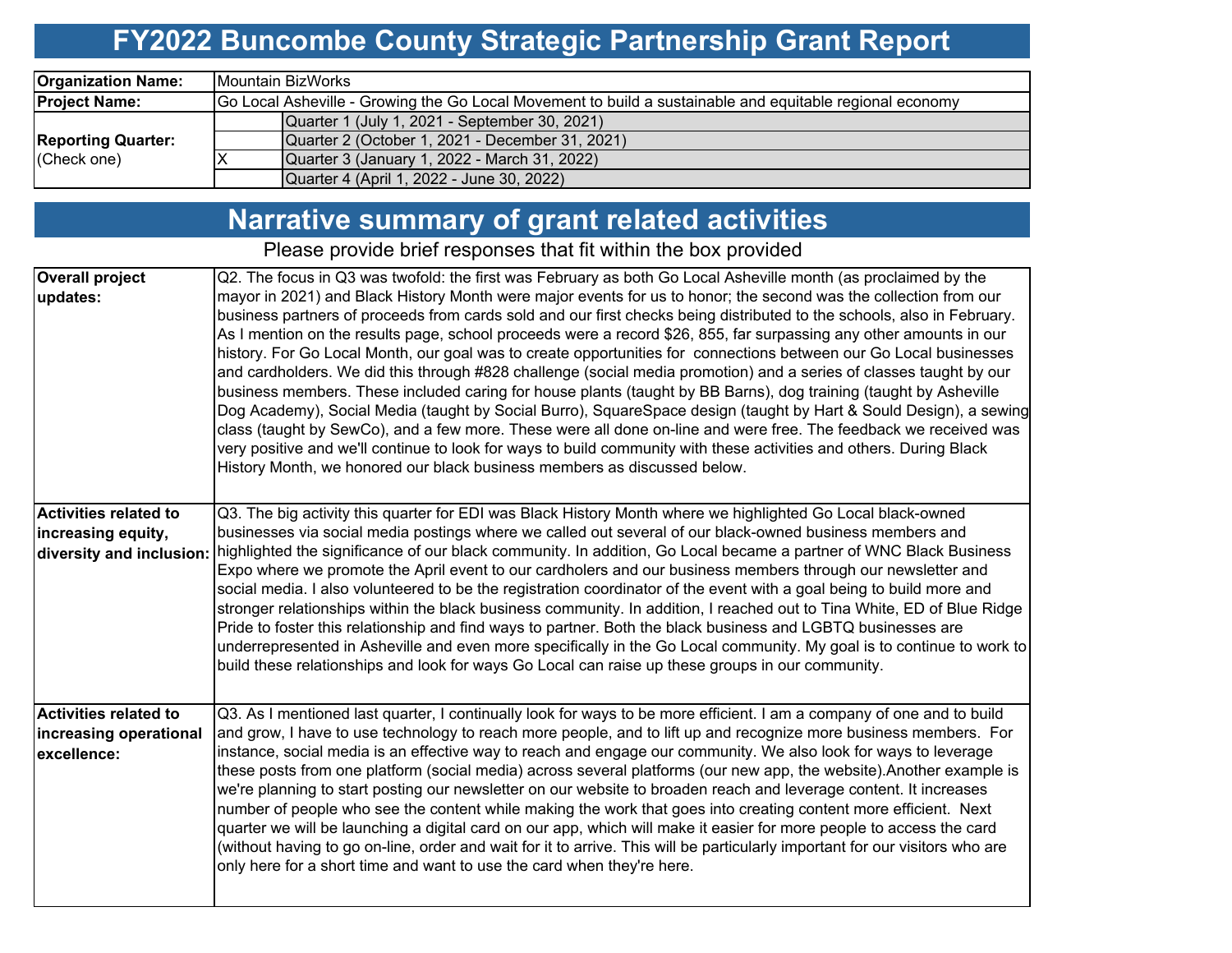# **FY2022 Buncombe County Strategic Partnership Grant Report**

| <b>Organization Name:</b>                | Mountain BizWorks                                                                                        |  |  |  |  |  |  |  |
|------------------------------------------|----------------------------------------------------------------------------------------------------------|--|--|--|--|--|--|--|
| <b>Project Name:</b>                     | Go Local Asheville - Growing the Go Local Movement to build a sustainable and equitable regional economy |  |  |  |  |  |  |  |
| <b>Reporting Quarter:</b><br>(Check one) | Quarter 1 (July 1, 2021 - September 30, 2021)                                                            |  |  |  |  |  |  |  |
|                                          | Quarter 2 (October 1, 2021 - December 31, 2021)                                                          |  |  |  |  |  |  |  |
|                                          | Quarter 3 (January 1, 2022 - March 31, 2022)                                                             |  |  |  |  |  |  |  |
|                                          | Quarter 4 (April 1, 2022 - June 30, 2022)                                                                |  |  |  |  |  |  |  |

### **Progress toward annual goals**

|                                                        | Please only include new data for the specific quarter |                  |                  |                  |                  |                                                 |
|--------------------------------------------------------|-------------------------------------------------------|------------------|------------------|------------------|------------------|-------------------------------------------------|
| <b>IMeasure</b>                                        | <b>Annual Goal</b>                                    | <b>Quarter 1</b> | <b>Quarter 2</b> | <b>Quarter 3</b> | <b>Quarter 4</b> | <b>Progress</b><br>toward<br><b>Annual Goal</b> |
| Percent increase in outreach across platforms          | 10%                                                   |                  |                  |                  |                  | $0\%$                                           |
| IPercent increase in website traffic                   | 10%                                                   | 10%              | $-12%$           | 11%              |                  | 9%                                              |
| Percent increase in card sales over FY21               | 10%                                                   | -56%             | 47%              | 61%              |                  | 52%                                             |
| Percent increase in memberships over FY21              | 10%                                                   | 175%             | 3%               | $0\%$            |                  | 178%                                            |
| Percent increase in money donated to public<br>schools | 10%                                                   | <b>NA</b>        | <b>NA</b>        | 50%              |                  | 50%                                             |

#### **Comments:**

Website Traffic: Users for the quarter were up 11%, 5.9K vs. 5.3K YAG. Interestingly, pageviews increased 12% from 21,878 to 24,601 YAG and 40%, 24601 vs. 17471 prior Qtr.

Card Sales: Card sales are up Q3 61% versus prior year, 1670 vs. 1035 prior year.

Memberships: We are flat in new businesses for Q3 vs. prior year. We had 20 new businesses for the quarter and we're currently at 565 businesses. YTD, we're currently 3% over prior year, 565 businesses vs. 550 businesses reported last year.

I think it is important to point out some of these large increases are timing as you've probably noted in prior quarters. When we wrap up the year next quarter it'll give us a better sense of how we did year on year vs. qtr by qtr.

School Donations: We are proud to report we had a record level of giving to Asheville City Schools. Go Local donated \$26,855, an increase of 50% over last year at this same time.